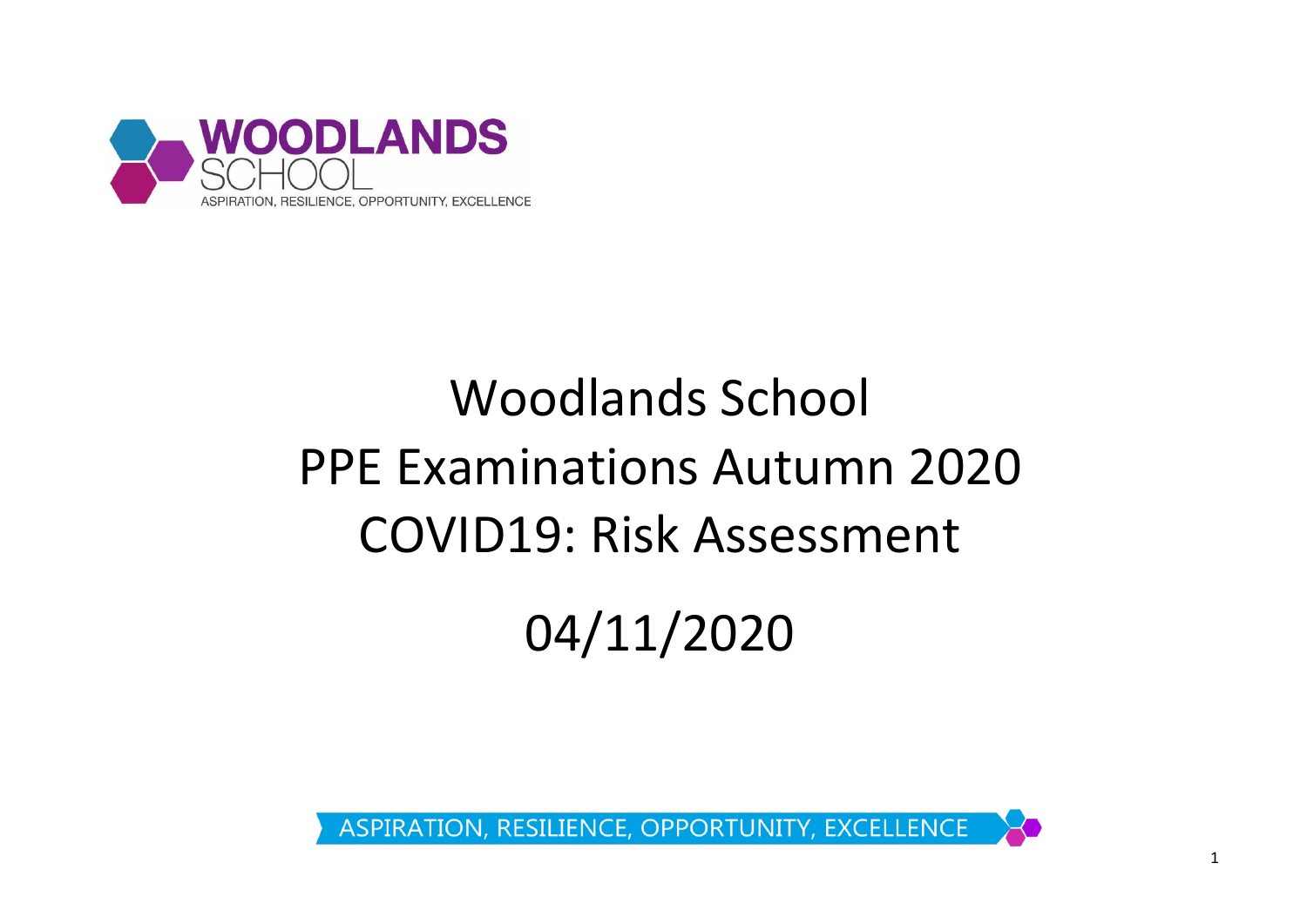| <b>Theme</b>                                                                                                                  | <b>Control Measures</b>                                                                                                                                                                                           | <b>Risk to Implementation</b>                                                                                                                                                                                    | <b>Risk Level</b><br><b>Pre-Action</b> | <b>Action Required / Decision Made</b>                                                                                                                                                                                                                                                                                                                                                                                    | <b>Action</b><br><b>Completed Date</b> | <b>Risk Level</b><br><b>Post-Action</b> |
|-------------------------------------------------------------------------------------------------------------------------------|-------------------------------------------------------------------------------------------------------------------------------------------------------------------------------------------------------------------|------------------------------------------------------------------------------------------------------------------------------------------------------------------------------------------------------------------|----------------------------------------|---------------------------------------------------------------------------------------------------------------------------------------------------------------------------------------------------------------------------------------------------------------------------------------------------------------------------------------------------------------------------------------------------------------------------|----------------------------------------|-----------------------------------------|
| Engagement and<br>Implementation in<br><b>Risk Assessment and</b><br>Whole School Action<br>Plan                              | Implement and comply with<br>government advice                                                                                                                                                                    | Pupils and Staff potential<br>exposure to COVID19<br>during examinations                                                                                                                                         | H                                      | Implement and comply with government<br>examination guidance as detailed in:<br>https://www.gov.uk/government/publicat<br>ions/responsibility-for-autumn-gcse-as-<br>and-a-level-exam-series/public-health-<br>arrangements-for-autumn-exams<br><b>Coronavirus (COVID-19): guidance for</b><br>schools and other educational settings                                                                                     | 04/11/20                               | м                                       |
| Engagement in the<br>Development of Risk<br>Assessment and<br><b>Action Plan</b><br>Implementation for<br><b>Full Opening</b> | Health and Safety Policy and COVID<br>19: Risk Assessment and Action<br>Plan                                                                                                                                      | Head Teacher unclear on<br>his role in the planning and<br>full opening of the school.                                                                                                                           | H                                      | The Headteacher will have overall<br>responsibility for the development and<br>implementation of the Woodlands School<br><b>COVID19: PPE Examination Autumn 2020</b><br>Risk Assessment and on-going review and<br>update of COVID19: Full Opening<br><b>Risk Assessment and Action Plan and</b><br><b>Ensuring regular review and update of Risk</b><br>Assessment is undertaken                                         | On going                               | М                                       |
| Engagement in Risk<br>Assessment and<br><b>Action Plan</b><br>Implementation                                                  | Adherence to Woodlands School<br>PPE Examinations Autumn 2020<br>COVID19: Risk Assessment, policies<br>Health and Safety Policy and COVID<br>19: Risk Assessment and Action<br>Plan Staff Responsibilities        | Staff unclear on their role in<br>the planning and<br>implementing PPE<br><b>Examinations Autumn 2020</b><br>COVID19: Risk Assessment,<br>full opening of the school,<br>including support to Senior<br>Leaders. | H                                      | All staff will: carry out all work in<br>accordance with the Woodlands School<br><b>PPE Examinations Autumn 2020</b><br>COVID19: Risk Assessment, policies and<br>this risk assessment and action plan,<br>including additional tasks as part of the<br>response to COVID-19.school reopening<br>programme<br>https://www.woodlandsschool.org/_site/<br>data/files/users/parents/292D629E7154D<br>08DFFC7B661B12B1215.pdf | On going                               | М                                       |
| Engagement in Risk<br>Assessment and<br><b>Action Plan</b>                                                                    | Adherence to Woodlands School<br><b>PPE Examinations Autumn 2020</b><br>COVID19: Risk Assessment, policies<br>Health and Safety Policy and COVID<br>19: Risk Assessment and Action<br>Plan Staff Responsibilities | Failure to comply to<br>guidance and appropriate<br>pupil behavioural norms to<br>help mitigate the spread of<br>COVID <sub>19</sub>                                                                             | H                                      | All Pupils will observe the Health and<br>Safety rules of the school, including new<br>arrangements in response to COVID-19.<br>https://www.woodlandsschool.org/_site/<br>data/files/users/parents/292D629E7154D<br>08DFFC7B661B12B1215.pdf                                                                                                                                                                               | 16/11/20                               | M                                       |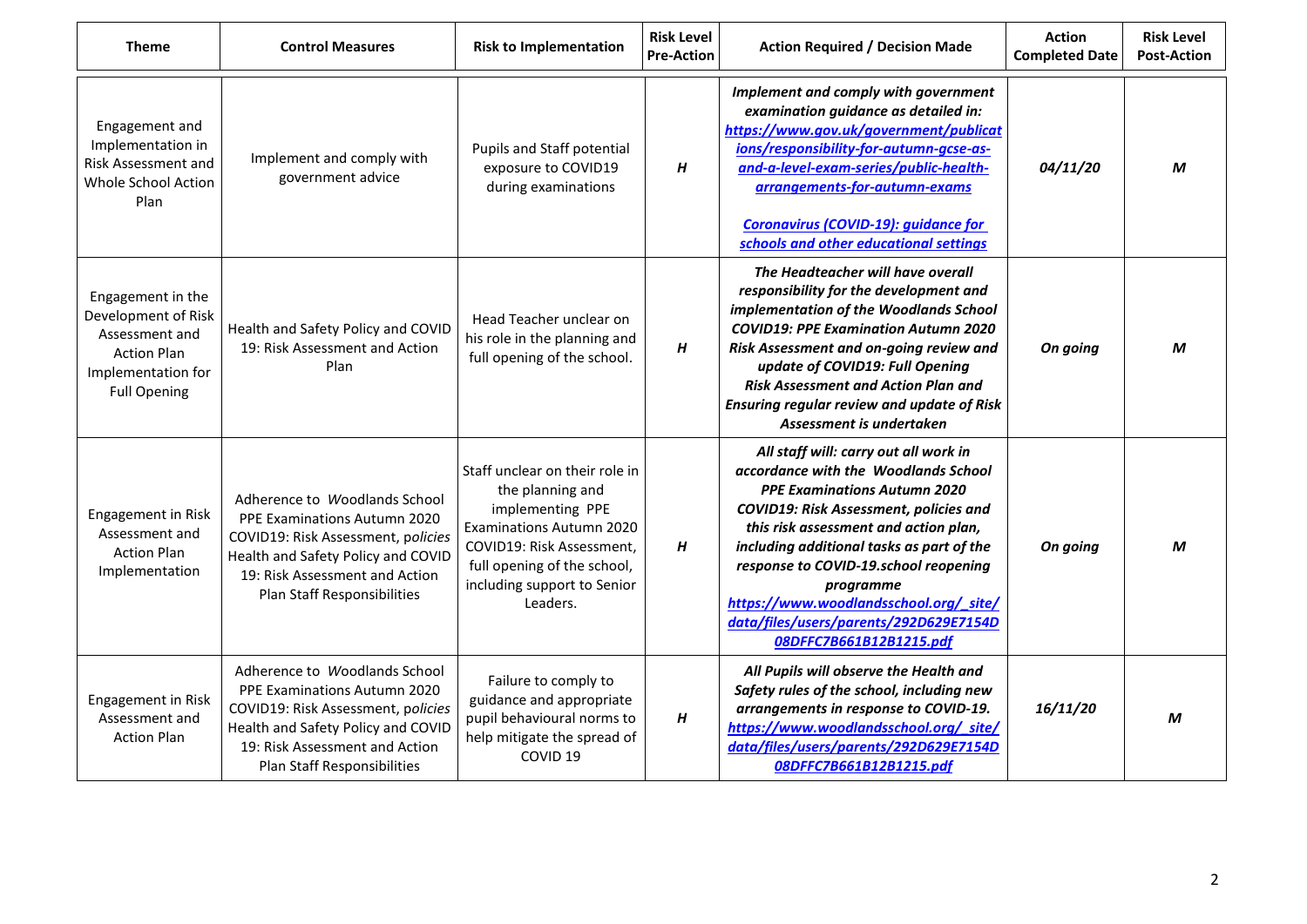| <b>Theme</b>                                 | <b>Control Measures</b>                                                                                                                                    | <b>Risk to Implementation</b>                                                                                                        | <b>Risk Level</b><br><b>Pre-Action</b> | <b>Action Required / Decision Made</b>                                                                                                                                                                                                                                                                                                                                                                                                                                                                                                                                                        | <b>Action</b><br><b>Completed Date</b> | <b>Risk Level</b><br><b>Post-Action</b> |
|----------------------------------------------|------------------------------------------------------------------------------------------------------------------------------------------------------------|--------------------------------------------------------------------------------------------------------------------------------------|----------------------------------------|-----------------------------------------------------------------------------------------------------------------------------------------------------------------------------------------------------------------------------------------------------------------------------------------------------------------------------------------------------------------------------------------------------------------------------------------------------------------------------------------------------------------------------------------------------------------------------------------------|----------------------------------------|-----------------------------------------|
| Engagement with<br><b>NHS Test and Trace</b> | Process in place to engage with the<br>Test and Trace and contract tracing<br>process.<br>Refer to ECC and public health<br>guidance for more information. | Failure to comply with Test<br>and Trace procedures                                                                                  | $\boldsymbol{H}$                       | https://www.nhs.uk/conditions/coronavir<br>us-covid-19/testing-and-tracing/<br>https://www.gov.uk/guidance/coronaviru<br>s-covid-19-getting-tested                                                                                                                                                                                                                                                                                                                                                                                                                                            | On going                               | M                                       |
| Engagement with<br>NHS Test and Trace        | Adherence COVID19: PPE<br>Examination Autumn 2020 Risk<br>Assessment and the requirements<br>for Test and Trace                                            | Failure to comply with<br>guidance.                                                                                                  | H                                      | <b>School Leadership to understand the NHS</b><br>Test, Trace process, and read the guidance<br>on how schools should respond to any<br>infections.<br>Collect and keep contact information for<br>candidates and invigilators so it can be<br>shared it with NHS Test and Trace if<br>needed. Including any non-school staff<br>assisting with exams, and candidates not<br>on roll at the school or college.<br>Maintain photographic register of<br>collapsed classes or those classes with<br>cover staff.<br>https://www.nhs.uk/conditions/coronavir<br>us-covid-19/testing-and-tracing/ | On-going                               | M                                       |
| Seating plans for all<br>examinations.       | Adherence COVID19: PPE<br>Examination Autumn 2020 Risk<br>Assessment (continued)                                                                           | Failure to comply to<br>guidance and appropriate<br>pupil behavioural norms to<br>help mitigate the spread of<br>COVID <sub>19</sub> | Н                                      | Identify a location where candidates will<br>wait before the exam that can support<br>social distancing between group 'bubbles'.<br>Candidates who arrive late for the exam<br>follow social distancing measures.<br>There is a plan to manage candidates<br>leaving the exam room and site,<br>particularly as exams may finish at<br>different times and take into account any<br>candidates who need extra time in exams.                                                                                                                                                                  | 16/11/20                               | M                                       |
| COVID 9 Enhanced<br>cleaning                 | Adherence COVID19: PPE<br>Examination Autumn 2020 Risk<br>Assessment (continued)                                                                           | Failure to comply to<br>guidance and appropriate<br>pupil behavioural norms to<br>help mitigate the spread of<br>COVID <sub>19</sub> | H                                      | Enhanced cleaning as outlined in<br>https://www.woodlandsschool.org/_site/<br>data/files/users/parents/292D629E7154D<br>08DFFC7B661B12B1215.pdf                                                                                                                                                                                                                                                                                                                                                                                                                                               | On-going                               | M                                       |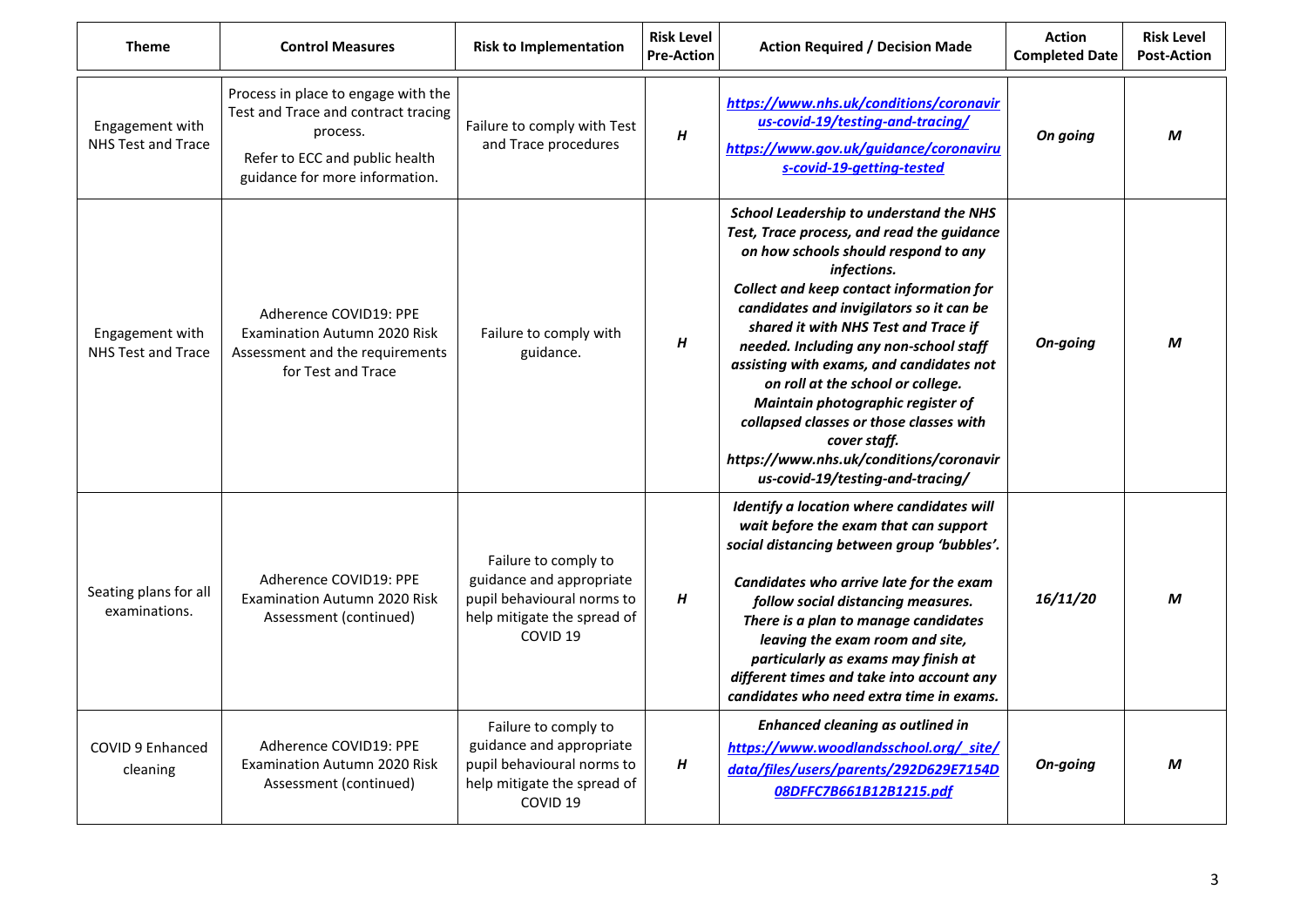| <b>Theme</b> | <b>Control Measures</b> | <b>Risk to Implementation</b> | <b>Risk Level</b><br><b>Pre-Action</b> | <b>Action Required / Decision Made</b>                                                                                                                                                                                                                                                                                                                                                                                                                                                                                                                                                                                                              | <b>Action</b><br>Completed Date | <b>Risk Level</b><br><b>Post-Action</b> |
|--------------|-------------------------|-------------------------------|----------------------------------------|-----------------------------------------------------------------------------------------------------------------------------------------------------------------------------------------------------------------------------------------------------------------------------------------------------------------------------------------------------------------------------------------------------------------------------------------------------------------------------------------------------------------------------------------------------------------------------------------------------------------------------------------------------|---------------------------------|-----------------------------------------|
|              |                         |                               |                                        | Exam rooms should be kept clean.<br>Frequently touched surfaces (for example,<br>door handles, individual desks) should be<br>cleaned after every exam with the usual<br>cleaning products, including the backs of<br>chairs where candidates may pull chairs<br>out to sit.<br>Rooms do not need to be left empty<br>between exams, provided they are cleaned<br>properly each time. The guidance for<br>cleaning non-healthcare settings sets out<br>advice on general cleaning and on cleaning<br>settings when there has been a suspected<br>case of coronavirus (COVID-19)<br><b>COVID19: Cleaning in non-healthcare</b><br>settings guidance. |                                 |                                         |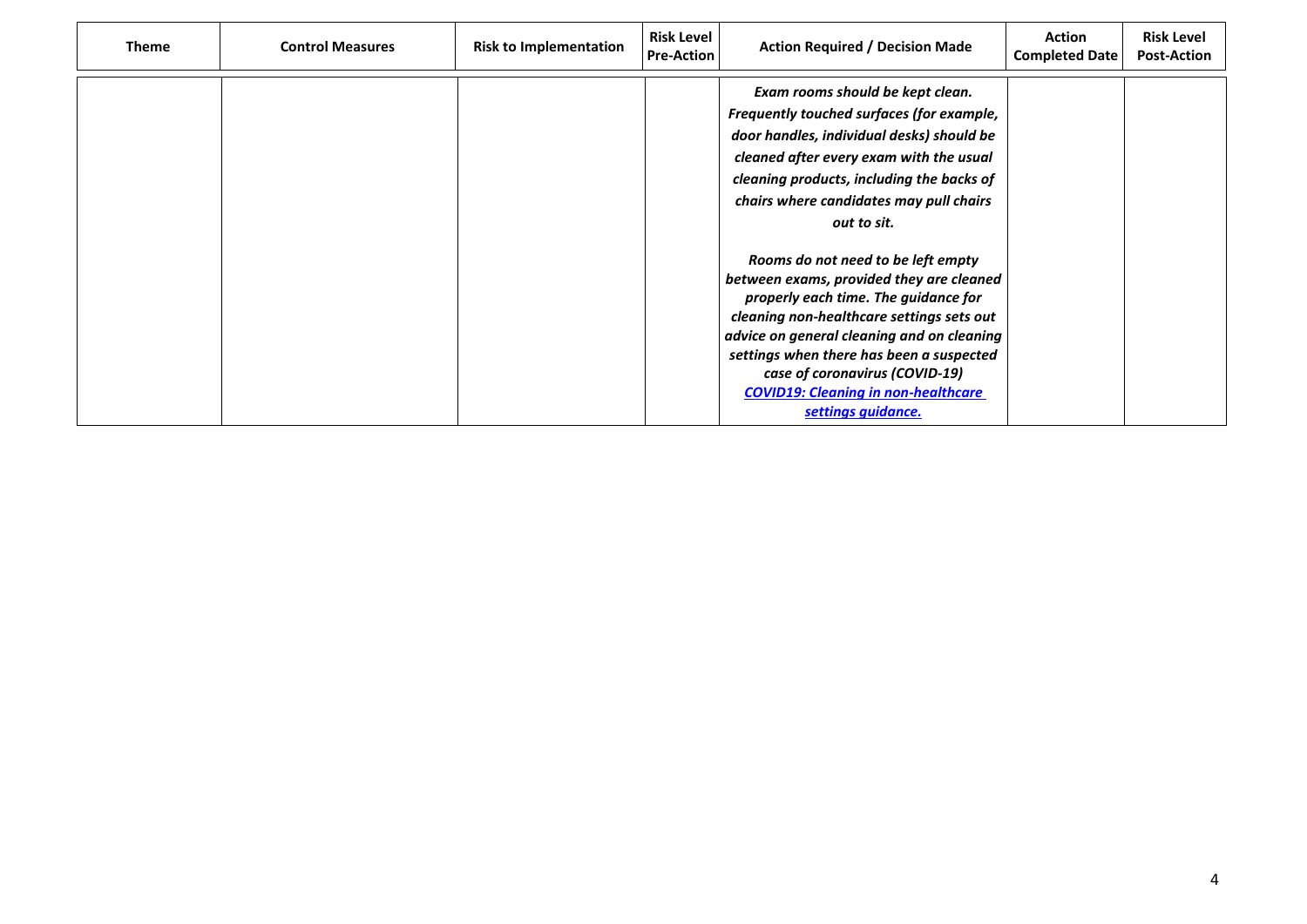| <b>Theme</b>               | <b>Control Measures</b>                                                            | <b>Risk to Implementation</b>                                                                                                        | <b>Risk Level</b><br><b>Pre-Action</b> | <b>Action Required / Decision Made</b>                                                                                                                                                                                                                                                                                                                                                                                                                                                                                                                                                                                                                                                                                                                     | <b>Action</b><br><b>Completed Date</b> | <b>Risk Level</b><br><b>Post-Action</b> |
|----------------------------|------------------------------------------------------------------------------------|--------------------------------------------------------------------------------------------------------------------------------------|----------------------------------------|------------------------------------------------------------------------------------------------------------------------------------------------------------------------------------------------------------------------------------------------------------------------------------------------------------------------------------------------------------------------------------------------------------------------------------------------------------------------------------------------------------------------------------------------------------------------------------------------------------------------------------------------------------------------------------------------------------------------------------------------------------|----------------------------------------|-----------------------------------------|
| Set up of the exam<br>room | Adherence COVID19: PPE<br><b>Examination Autumn 2020</b><br><b>Risk Assessment</b> | Failure to comply to<br>guidance and appropriate<br>pupil behavioural norms to<br>help mitigate the spread of<br>COVID <sub>19</sub> | H                                      | Desks should not be set up face to face<br>with a minimum distance in all directions<br>from centre to centre of candidates' chairs<br>must be 1.25 metres, following JCQ's<br><b>Instructions for Conducting Examinations.</b><br>All other candidates, whether in different<br>group bubbles, private candidates or those<br>returning to school or college to take<br>exams, should be seated 2 metres apart<br>from each other. These candidates can be<br>seated in the same room.<br>There is no overall limit on the number of<br>candidates who can sit in a room, as long<br>as desks are correctly spaced. The upper<br>limit to the number of candidates who can<br>take an exam in a room together depends<br>on the desk spacing requirement. | 16/11/20                               | М                                       |
| Classroom<br>Ventilation   | Adherence COVID19: PPE<br>Examination Autumn 2020Risk<br>Assessment                | Failure to comply to<br>guidance and appropriate<br>pupil behavioural norms to<br>help mitigate the spread of<br>COVID <sub>19</sub> | H                                      | Ensure adequate ventilation, it is<br>important to maximise this wherever<br>possible, for example, opening windows<br>and propping open doors (not fire doors)<br>where safe to do so. (For more advice, read<br>the Health and Safety Executive guidance<br>on air conditioning and ventilation during<br>the coronavirus (COVID-19) outbreak.                                                                                                                                                                                                                                                                                                                                                                                                           | On-going                               | M                                       |
| Classroom<br>Ventilation   | Ventilation in classrooms and<br>ambient room temperatures                         | Insufficient ventilation and<br>heating                                                                                              | H                                      | 'If it is not appropriate to keep<br>windows open at all times because of<br>the drop in temperature, then our<br>suggested advice is to open windows<br>for limited periods of time to try and<br>get an adequate air exchange and then<br>shut for temperatures sake. For<br>example open windows before school                                                                                                                                                                                                                                                                                                                                                                                                                                          | 07/10/20                               | <b>ML</b>                               |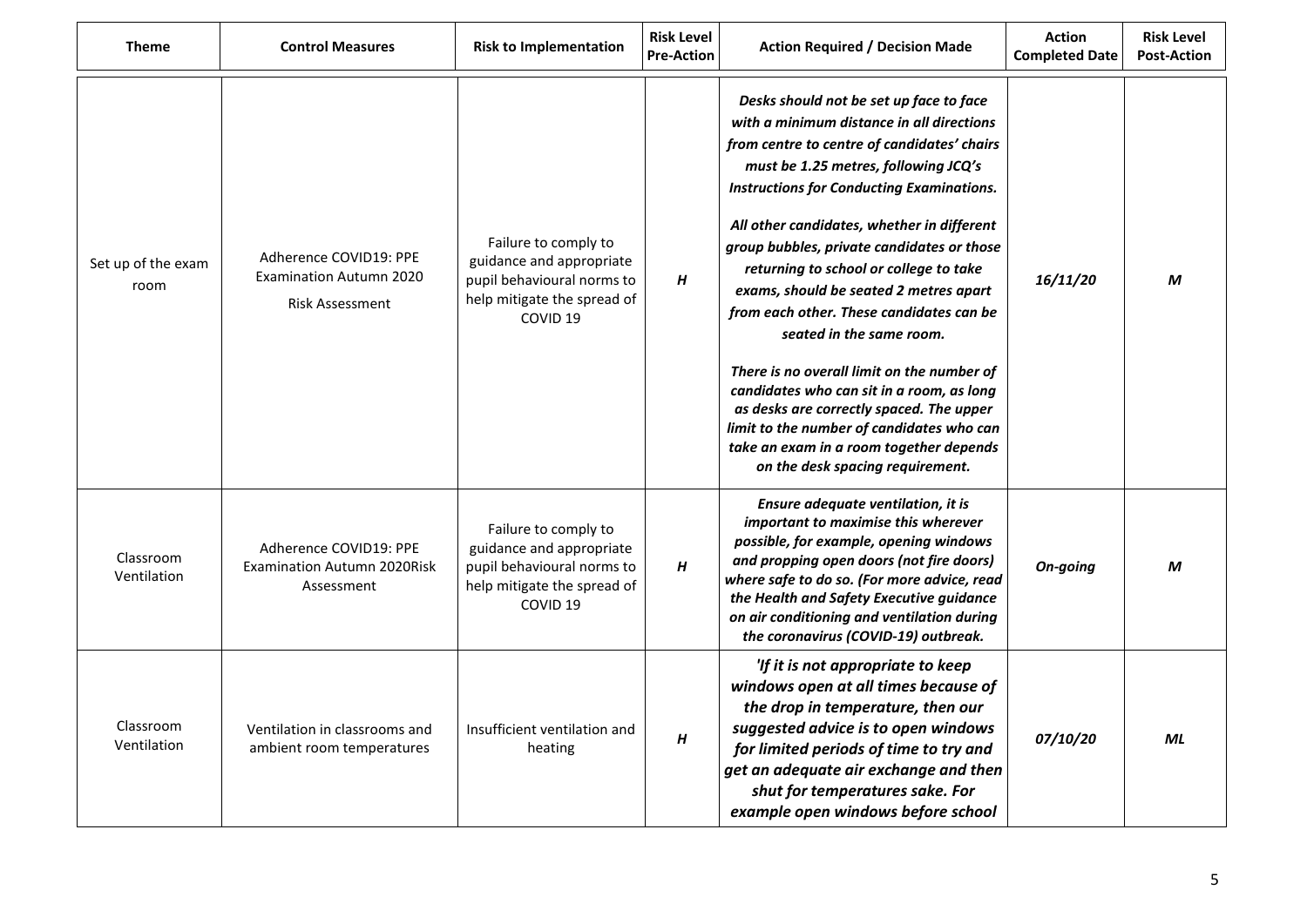| <b>Theme</b>                                           | <b>Control Measures</b>                                                            | <b>Risk to Implementation</b>                                                                                                        | <b>Risk Level</b><br><b>Pre-Action</b> | <b>Action Required / Decision Made</b>                                                                                                                                                                                                                                                                                                                                                                                                                                                                                                                                                                                                                       | <b>Action</b><br><b>Completed Date</b> | <b>Risk Level</b><br><b>Post-Action</b> |
|--------------------------------------------------------|------------------------------------------------------------------------------------|--------------------------------------------------------------------------------------------------------------------------------------|----------------------------------------|--------------------------------------------------------------------------------------------------------------------------------------------------------------------------------------------------------------------------------------------------------------------------------------------------------------------------------------------------------------------------------------------------------------------------------------------------------------------------------------------------------------------------------------------------------------------------------------------------------------------------------------------------------------|----------------------------------------|-----------------------------------------|
|                                                        |                                                                                    |                                                                                                                                      |                                        | to get some air through, close for<br>morning period, open at break times<br>and then close when children come<br>back in after breaks etc.'                                                                                                                                                                                                                                                                                                                                                                                                                                                                                                                 |                                        |                                         |
| Invigilators and<br>measure to support<br>or LD Pupils | Adherence COVID19: PPE<br><b>Examination Autumn 2020</b><br><b>Risk Assessment</b> | Failure to comply to<br>guidance and appropriate<br>pupil behavioural norms to<br>help mitigate the spread of<br>COVID <sub>19</sub> | Н                                      | Additional arrangements put in place to<br>ensure we are conducting the support as<br>safely as possible. These are:<br>Additional exam papers, so papers<br>do not need to be passed between<br>staff and pupils.<br>Masks and face shields for staff.<br>Pupils will wear their masks.<br><b>Additional seating around the</b><br>edge of the room, so staff can<br>move away from pupils, and only<br>be near them when needed.<br>Less pupils in each room, so there<br>can be more space for staff and<br>pupils to distance.                                                                                                                           | 16/11/20                               | M                                       |
| Invigilators                                           | Adherence COVID19: PPE<br><b>Examination Autumn 2020Risk</b><br>Assessment         | Failure to comply to<br>guidance and appropriate<br>pupil behavioural norms to<br>help mitigate the spread of<br>COVID <sub>19</sub> | H                                      | Invigilators may walk up and down aisles<br>between desks, but there must also be<br>points in the room where an invigilator can<br>stand at least 2 metres from the nearest<br>desks and see all the candidates in the<br>room. Your school or college will have<br>protocols in place for visitors and<br>temporary staff. Invigilators can move<br>between different schools and colleges.<br>They should minimise contact and<br>maintain as much distance as possible<br>from other staff. Further guidance about<br>supply and peripatetic staff is in the school<br>workforce section of the actions for schools<br>during the coronavirus (COVID-19) | 16/11/20                               | M                                       |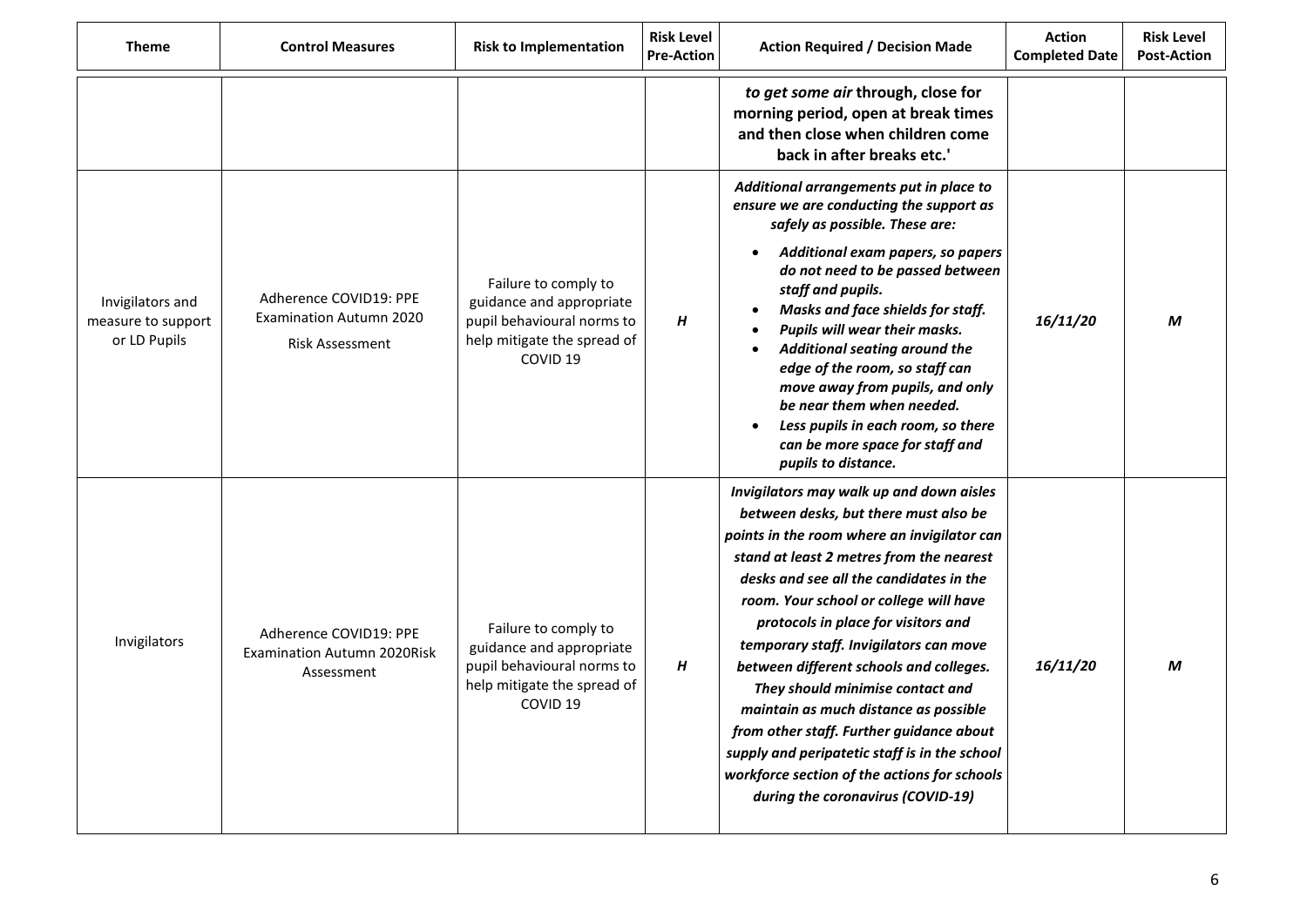| <b>Theme</b> | <b>Control Measures</b>                                                    | <b>Risk to Implementation</b>                                                                                                        | <b>Risk Level</b><br><b>Pre-Action</b> | <b>Action Required / Decision Made</b>                                                                                                                                                                                                                                                                                                                                                                                                                                                                                                                                                                                                                                                                                                                                                                                                                                                                                                                                                                                                                                                                                                                                                    | <b>Action</b><br><b>Completed Date</b> | <b>Risk Level</b><br><b>Post-Action</b> |
|--------------|----------------------------------------------------------------------------|--------------------------------------------------------------------------------------------------------------------------------------|----------------------------------------|-------------------------------------------------------------------------------------------------------------------------------------------------------------------------------------------------------------------------------------------------------------------------------------------------------------------------------------------------------------------------------------------------------------------------------------------------------------------------------------------------------------------------------------------------------------------------------------------------------------------------------------------------------------------------------------------------------------------------------------------------------------------------------------------------------------------------------------------------------------------------------------------------------------------------------------------------------------------------------------------------------------------------------------------------------------------------------------------------------------------------------------------------------------------------------------------|----------------------------------------|-----------------------------------------|
| Invigilators | Adherence COVID19: PPE<br><b>Examination Autumn 2020Risk</b><br>Assessment | Failure to comply to<br>guidance and appropriate<br>pupil behavioural norms to<br>help mitigate the spread of<br>COVID <sub>19</sub> | H                                      | outbreak.<br>Invigilators do not need to wear gloves<br>when collecting exam scripts from<br>candidates but should wash their hands<br>thoroughly and more frequently than usual<br>and particularly after handling exam<br>papers.<br>Before the exams tell invigilators what<br>they need to do to minimise contact and<br>maintain as much distance as possible<br>from other staff.<br>Maintaining distance between staff and<br>candidates Invigilators and other staff to<br>stand alongside candidates when<br>interacting with them, rather than face to<br>face.<br>For encounters of over 15 minutes, for<br>example, when scribes, readers or other<br>individuals are supporting candidates, staff<br>should maintain a 2 metre distance where<br>possible, for example using a separate<br>room from other candidates. If staff cannot<br>maintain a 2 metre distance, they should<br>avoid close face-to-face contact and<br>minimise time spent within 1 metre of<br>others. These arrangements may not be<br>possible when working with some<br>candidates who have complex needs, in<br>which case these candidates' educational<br>support should be provided as normal | 16/11/20                               | M                                       |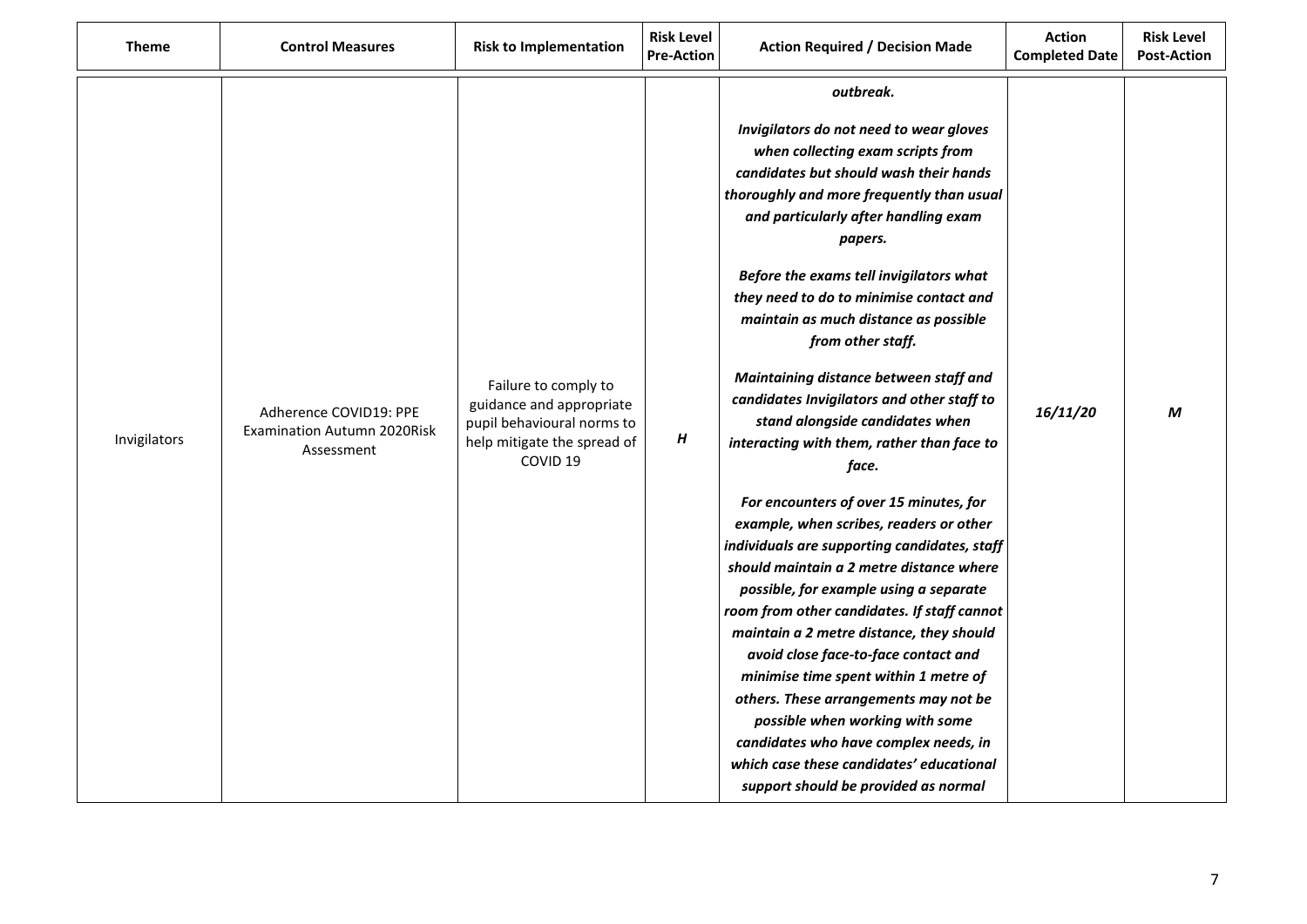| <b>Theme</b>                               | <b>Control Measures</b>                                                    | <b>Risk to Implementation</b>                                                                                                        | <b>Risk Level</b><br><b>Pre-Action</b> | <b>Action Required / Decision Made</b>                                                                                                                                                                                                                                                                                                                                                                                                                                                                                                                                                                                                                                                                                        | <b>Action</b><br><b>Completed Date</b> | <b>Risk Level</b><br><b>Post-Action</b> |
|--------------------------------------------|----------------------------------------------------------------------------|--------------------------------------------------------------------------------------------------------------------------------------|----------------------------------------|-------------------------------------------------------------------------------------------------------------------------------------------------------------------------------------------------------------------------------------------------------------------------------------------------------------------------------------------------------------------------------------------------------------------------------------------------------------------------------------------------------------------------------------------------------------------------------------------------------------------------------------------------------------------------------------------------------------------------------|----------------------------------------|-----------------------------------------|
|                                            |                                                                            |                                                                                                                                      |                                        | during exams.<br>If candidates need to leave the exam room<br>and need to be accompanied for more than<br>15 minutes, staff should maintain a 2-<br>metre distance where possible. If this is not<br>possible, staff should take mitigating<br>measures, such as standing alongside the<br>candidate and considering using a face<br>covering.                                                                                                                                                                                                                                                                                                                                                                                |                                        |                                         |
| Candidates with<br>symptoms of COVID<br>19 | Adherence COVID19: PPE<br><b>Examination Autumn 2020Risk</b><br>Assessment | Failure to comply to<br>guidance and appropriate<br>pupil behavioural norms to<br>help mitigate the spread of<br>COVID <sub>19</sub> | H                                      | Any candidate with symptoms of<br>coronavirus (COVID-19) must stay at home<br>for 10 days from the onset of symptoms<br>and must not leave their homes. The most<br>important symptoms of coronavirus<br>(COVID-19) are the recent onset of either a:<br>new continuous cough<br>high temperature<br>➤<br>loss of, or change in, their normal<br>⋗<br>sense of taste or smell (anosmia)<br>Candidates should stay at home<br>➤<br>and arrange to have a test to see<br>if they have coronavirus (COVID-<br>19).<br>Candidates will be unable to take exams<br>during their period of isolation. If the<br>candidate is not tested for coronavirus<br>(COVID-19), they must isolate for 10 days<br>from the onset of symptoms. | On-going                               | M                                       |
| Candidates with<br>symptoms of COVID<br>19 | Adherence COVID19: PPE<br><b>Examination Autumn 2020Risk</b><br>Assessment | Failure to comply to<br>guidance and appropriate<br>pupil behavioural norms to<br>help mitigate the spread of<br>COVID <sub>19</sub> | $\pmb H$                               | Where a member of the candidate's<br>household is symptomatic, the candidate<br>must isolate for 14 days from the onset of<br>their household member's symptoms. They<br>cannot take exams during that period. This                                                                                                                                                                                                                                                                                                                                                                                                                                                                                                           | M On-going                             | M                                       |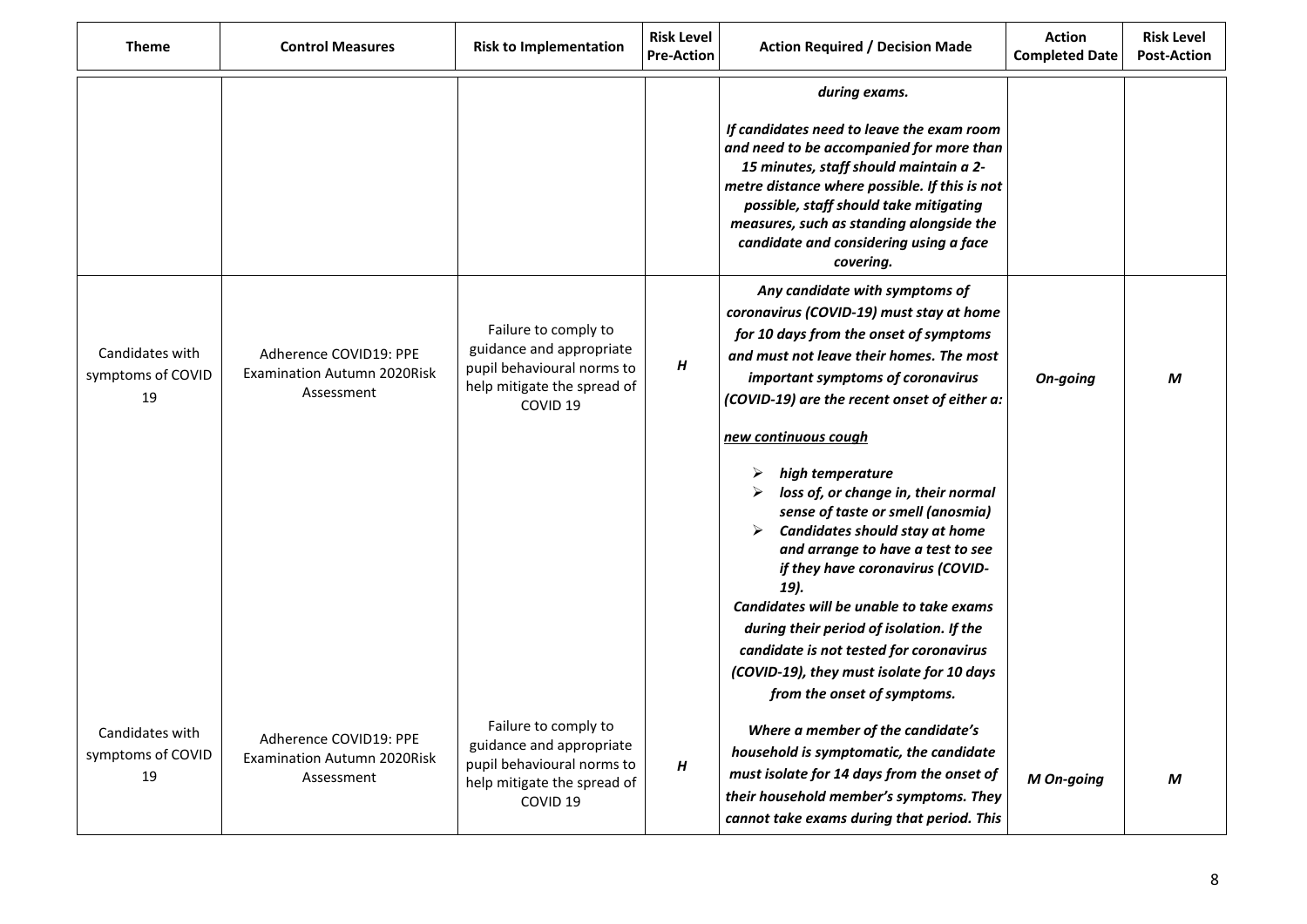| <b>Theme</b>                               | <b>Control Measures</b>                                                            | <b>Risk to Implementation</b>                                                                                                        | <b>Risk Level</b><br><b>Pre-Action</b> | <b>Action Required / Decision Made</b>                                                                                                                                                                                                                                                                                                                                                                                                                                                                                                                                                                                                                                                                                        | <b>Action</b><br><b>Completed Date</b> | <b>Risk Level</b><br><b>Post-Action</b> |
|--------------------------------------------|------------------------------------------------------------------------------------|--------------------------------------------------------------------------------------------------------------------------------------|----------------------------------------|-------------------------------------------------------------------------------------------------------------------------------------------------------------------------------------------------------------------------------------------------------------------------------------------------------------------------------------------------------------------------------------------------------------------------------------------------------------------------------------------------------------------------------------------------------------------------------------------------------------------------------------------------------------------------------------------------------------------------------|----------------------------------------|-----------------------------------------|
|                                            |                                                                                    |                                                                                                                                      |                                        | also applies if the candidate is asked to<br>isolate following contact with someone<br>with the virus. Candidates cannot take<br>exams during their period of isolation.<br>Candidates in quarantine following certain<br>foreign travel must not attend exams<br>during their period of quarantine. See<br>guidance on travel corridors for an up to<br>date list of countries where quarantine is<br>not required in England.<br>Candidates should follow guidance about<br>their coronavirus (COVID-19) test result<br>when they receive a negative test. The<br>quidance sets out the circumstances where<br>candidates do not need to self-isolate.<br>They can attend exams in these<br>circumstances.                  |                                        |                                         |
| Candidates with<br>symptoms of COVID<br>19 | Adherence COVID19: PPE<br><b>Examination Autumn 2020</b><br><b>Risk Assessment</b> | Failure to comply to<br>guidance and appropriate<br>pupil behavioural norms to<br>help mitigate the spread of<br>COVID <sub>19</sub> | H                                      | Where candidates are isolating in line with<br>public health advice<br>Where a member of the candidate's<br>household is symptomatic, the candidate<br>must isolate for 14 days from the onset of<br>their household member's symptoms. They<br>cannot take exams during that period. This<br>also applies if the candidate is asked to<br>isolate following contact with someone<br>with the virus. Candidates cannot take<br>exams during their period of isolation.<br>Candidates in quarantine following certain<br>foreign travel must not attend exams<br>during their period of quarantine. See<br>guidance on travel corridors for an up to<br>date list of countries where quarantine is<br>not required in England. | On-going                               | M                                       |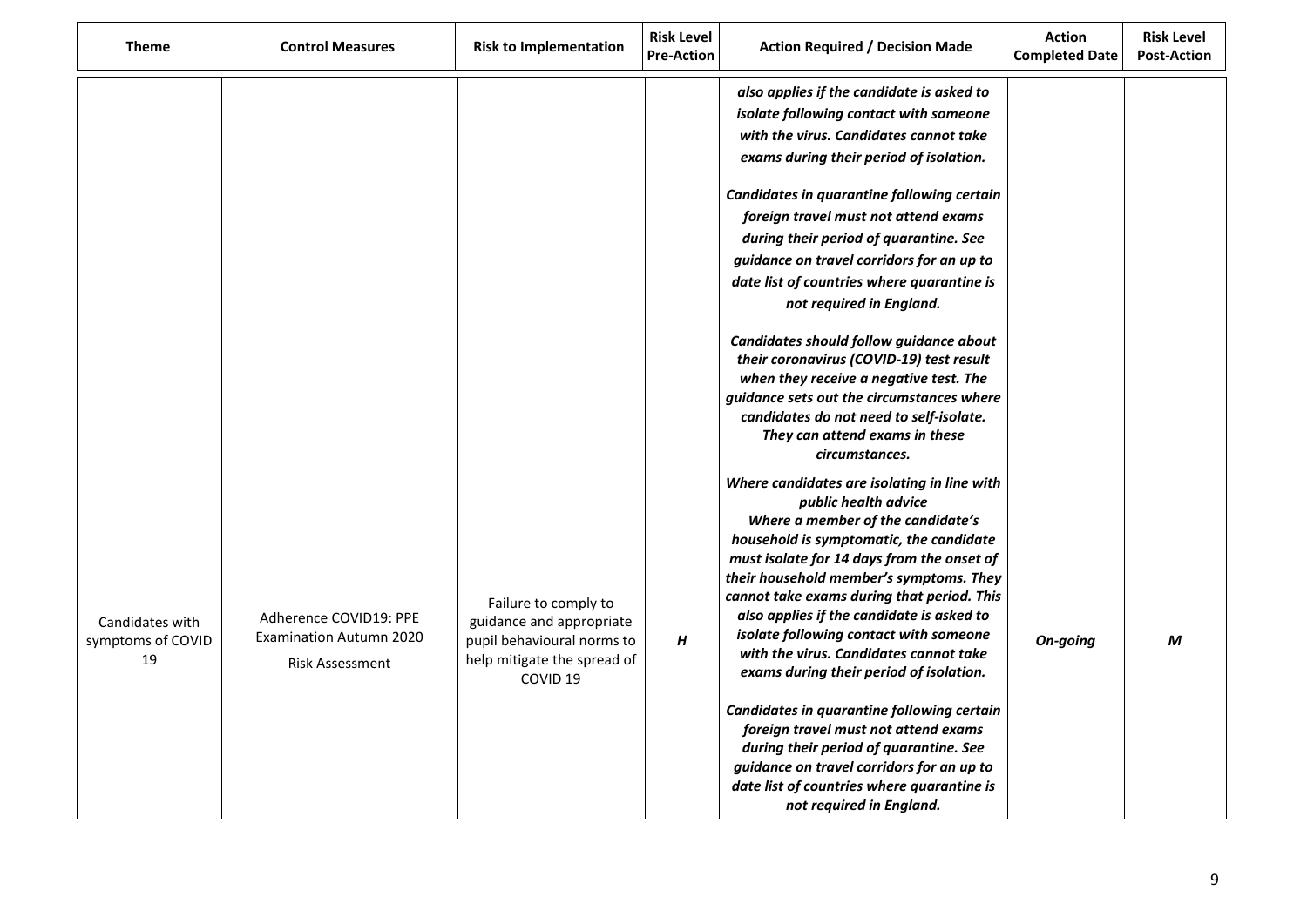| <b>Theme</b>                       | <b>Control Measures</b>                                                            | <b>Risk to Implementation</b>                                                                                                        | <b>Risk Level</b><br><b>Pre-Action</b> | <b>Action Required / Decision Made</b>                                                                                                                                                                                                                                                                                                                                                                                                                                                                                                                                                                                                                                                                                                                                                                                                     | <b>Action</b><br><b>Completed Date</b> | <b>Risk Level</b><br><b>Post-Action</b> |
|------------------------------------|------------------------------------------------------------------------------------|--------------------------------------------------------------------------------------------------------------------------------------|----------------------------------------|--------------------------------------------------------------------------------------------------------------------------------------------------------------------------------------------------------------------------------------------------------------------------------------------------------------------------------------------------------------------------------------------------------------------------------------------------------------------------------------------------------------------------------------------------------------------------------------------------------------------------------------------------------------------------------------------------------------------------------------------------------------------------------------------------------------------------------------------|----------------------------------------|-----------------------------------------|
|                                    |                                                                                    |                                                                                                                                      |                                        | Where a candidate has a negative test<br>Candidates should follow guidance about<br>their coronavirus (COVID-19) test result<br>when they receive a negative test. The<br>guidance sets out the circumstances where<br>candidates do not need to self-isolate.<br>They can attend exams in these<br>circumstances.<br>Candidates who are clinically extremely<br>vulnerable from coronavirus (COVID-19)<br><b>Candidates who are clinically</b><br>extremely vulnerable should refer to<br>the shielding guidance.                                                                                                                                                                                                                                                                                                                         |                                        |                                         |
| <b>Equality Act</b><br>obligations | Adherence COVID19: PPE<br><b>Examination Autumn 2020</b><br><b>Risk Assessment</b> | Failure to comply to<br>guidance and appropriate<br>pupil behavioural norms to<br>help mitigate the spread of<br>COVID <sub>19</sub> | H                                      | Woodlands schools will, under their<br><b>Equality Act obligations, continue to</b><br>make reasonable adjustments for<br>candidates with special educational<br>needs and disabilities.<br>The support that candidates would have<br>had in place for summer 2020 exams will<br>roll forward until the end of the autumn<br>exam series. Timescales have been<br>published for reasonable adjustment<br>applications for those candidates whose<br>circumstances have changed or new needs<br>have arisen.<br>The special educational needs coordinator<br>(SENCo) will need to ensure that the access<br>arrangement is still appropriate,<br>practicable and reasonable.<br>In the event of a candidate's<br>circumstances changing, the SENCo<br>may (where required) need to produce<br>evidence and process an online<br>application | 16/11/20                               | M                                       |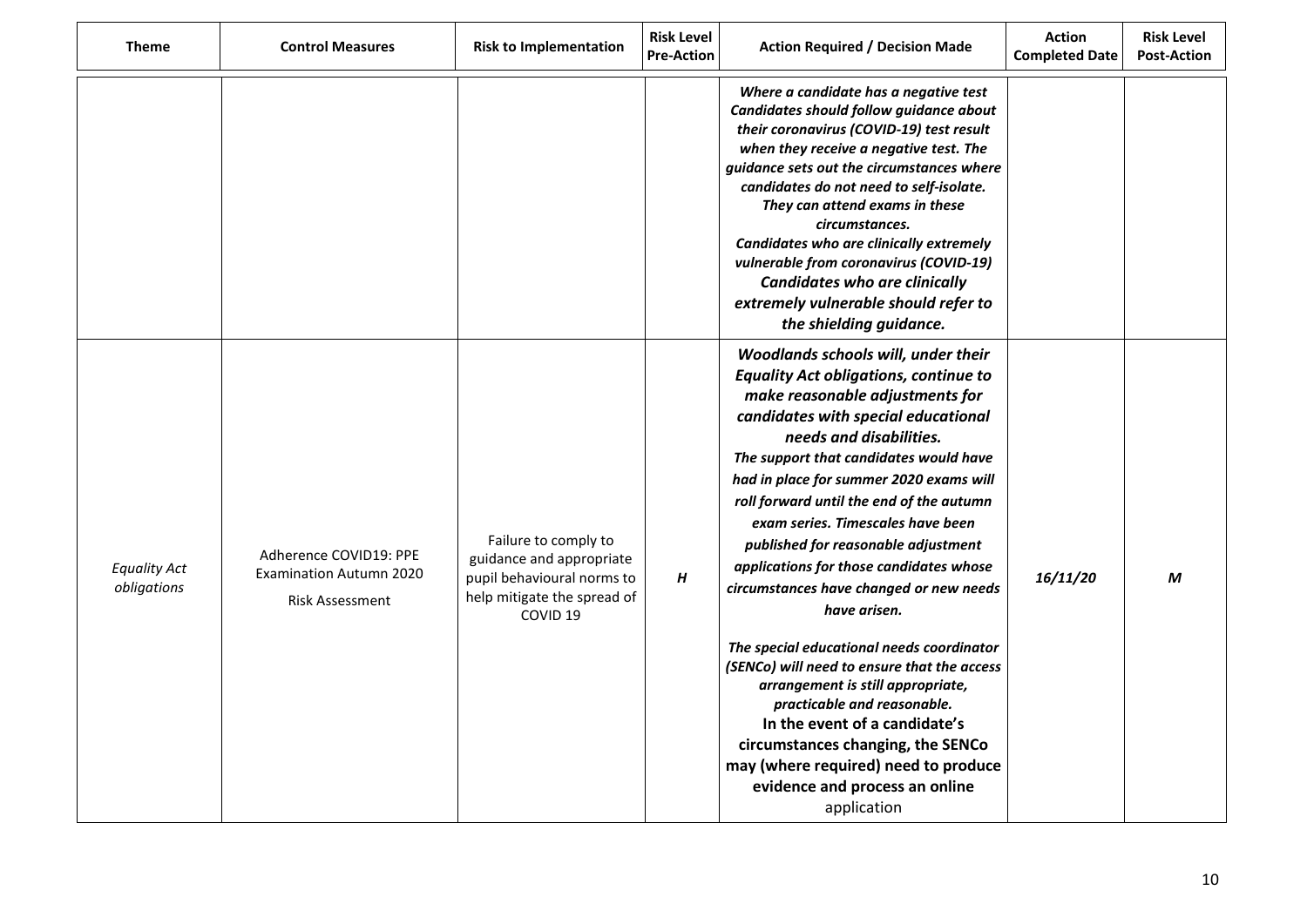| <b>Theme</b>             | <b>Control Measures</b>                                                                                                                                                                                                                                                                                                                                          | <b>Risk to Implementation</b>                                                                                                                    | <b>Risk Level</b><br><b>Pre-Action</b> | <b>Action Required / Decision Made</b>                                                                                                                                                                                                                                                                                                                                                                                                                                                                                                                                                                                                                                                        | <b>Action</b><br><b>Completed Date</b>                                                     | <b>Risk Level</b><br><b>Post-Action</b> |
|--------------------------|------------------------------------------------------------------------------------------------------------------------------------------------------------------------------------------------------------------------------------------------------------------------------------------------------------------------------------------------------------------|--------------------------------------------------------------------------------------------------------------------------------------------------|----------------------------------------|-----------------------------------------------------------------------------------------------------------------------------------------------------------------------------------------------------------------------------------------------------------------------------------------------------------------------------------------------------------------------------------------------------------------------------------------------------------------------------------------------------------------------------------------------------------------------------------------------------------------------------------------------------------------------------------------------|--------------------------------------------------------------------------------------------|-----------------------------------------|
|                          | Evacuation routes are confirmed,<br>and signage accurately reflects<br>these.<br>NB In the event of emergency the<br>priority is getting out of the<br>building calmly regardless of social<br>distancing.                                                                                                                                                       | Evacuation routes would<br>cause multiple<br>groups/bubbles of people<br>to come into contact. More<br>appropriate alternatives are<br>possible. |                                        | Identify new evacuation point to ensure<br>social isolation, implement exercise new<br>evacuation procedure when significant<br>numbers of pupils return to school.<br>Before the return of increased numbers of<br>pupils update all maps and evacuation<br>procedure in all rooms throughout the<br>school and conduct exercise to prove<br>concept.                                                                                                                                                                                                                                                                                                                                        | 02/09/20                                                                                   |                                         |
| Emergency<br>Evacuations | Consideration given to PEEP -<br>buddies are assigned or reassigned<br>according to available persons.<br>Arrangements in place to support<br>individuals with reduced mobility<br>including cover arrangements in<br>the case of reduced numbers of<br>staff.<br>Social distancing and revised<br>COVID winter plan and existing<br><b>Evacuation Procedure</b> | Keep pupils dry warm, and<br>clear of muddy surfaces on<br>school fields                                                                         | H                                      | <b>Complete annual review of PEEPs and</b><br>TEEPs for existing staff and pupils and<br>prepare for the new Year 7 pupils arriving<br>in September 2020.<br>Undertake fire drill / evacuation exercise<br>with a week of opening school,<br>Covid face Plan when arriving to school as<br>well as break and lunch.<br>Year 8 the 3G pitch, year 7 on the netball<br>court, year 9 on the hard-standing area by<br>the old caretaker's house, and year 10 will<br>be by the table-tennis area.<br>Year 11 are on the rear terrace<br><b>Emergency evacuation muster points will</b><br>remain unchanged as promulgated on the<br><b>Evacuation Procedure posted throughout</b><br>the school. | On going<br><b>Completed</b><br>23/10/20<br><b>Next test</b><br>Jan/March 2021<br>19/10/20 | M                                       |
| Classroom<br>management  | Appropriate resources are available<br>within all classrooms e.g. IT, age<br>specific resources.<br>Shared materials and surfaces<br>should be cleaned and disinfected<br>more frequently [source: protective<br>measures guidance].                                                                                                                             | No COVID19 information<br>posters currently in place.<br>Limited reminders/<br>awareness for pupils.                                             | H                                      | Blue roll, antibacterial spray cleaner, hand<br>Sanitisers and tissues available in every<br>classroom<br>Remove any soft furnishings from<br>classrooms and school reception                                                                                                                                                                                                                                                                                                                                                                                                                                                                                                                 | On going                                                                                   | H                                       |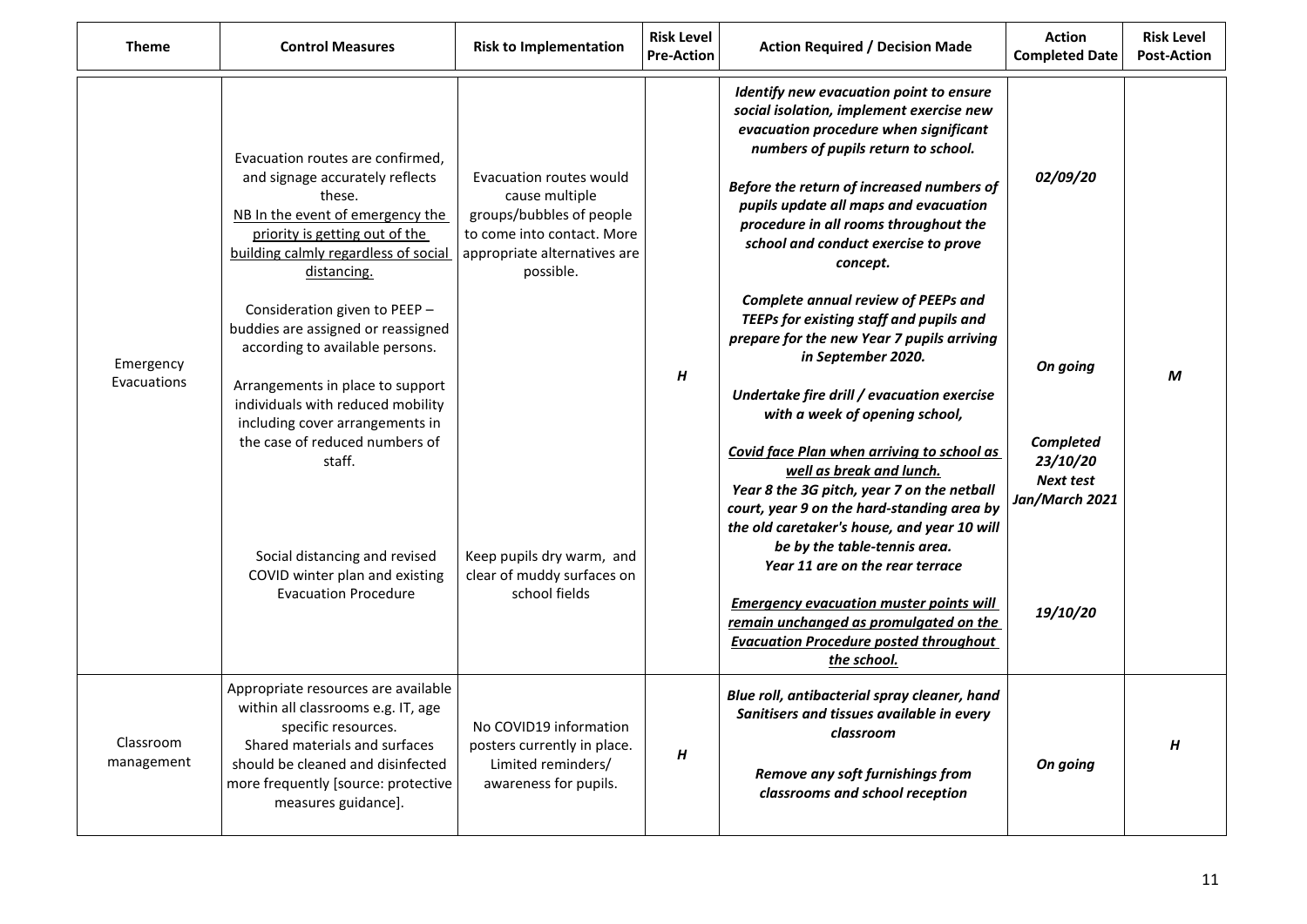| <b>Theme</b> | <b>Control Measures</b>                                                                                                                                                                                                                                                                  | <b>Risk to Implementation</b> | <b>Risk Level</b><br><b>Pre-Action</b> | <b>Action Required / Decision Made</b>                                                                                                  | <b>Action</b><br><b>Completed Date</b> | <b>Risk Level</b><br><b>Post-Action</b> |
|--------------|------------------------------------------------------------------------------------------------------------------------------------------------------------------------------------------------------------------------------------------------------------------------------------------|-------------------------------|----------------------------------------|-----------------------------------------------------------------------------------------------------------------------------------------|----------------------------------------|-----------------------------------------|
|              | Non-essential equipment or<br>resources, which are not easily<br>washable or wipeable, have been<br>removed.<br>Information posters are displayed<br>in every classroom, at the main<br>entrance, places visible to those at<br>the school gate, in the staffroom<br>and in all toilets. |                               |                                        | Source and promulgate e-Bug posters<br><b>Horrid hands</b><br><b>Super sneezes</b><br><b>Hand hygiene</b><br><b>Respiratory hygiene</b> |                                        |                                         |
|              |                                                                                                                                                                                                                                                                                          |                               |                                        |                                                                                                                                         |                                        |                                         |

| <b>Created</b>    | 04/11/2020 | Next review date: |  |
|-------------------|------------|-------------------|--|
| <b>Revision 1</b> |            | Next review date: |  |
| <b>Revision 2</b> |            |                   |  |
| <b>Revision 3</b> |            |                   |  |

| Prepared by: | <b>Donald Wykes</b> | <b>Resource Manager</b> | Signed: | <b>Wykes</b><br>Donald |
|--------------|---------------------|-------------------------|---------|------------------------|
|--------------|---------------------|-------------------------|---------|------------------------|

## *A risk assessment is a 'Live Document' that can be annotated / updated at any time to reflect changes in circumstances, hazards, risk and severity and the appropriate control measures*